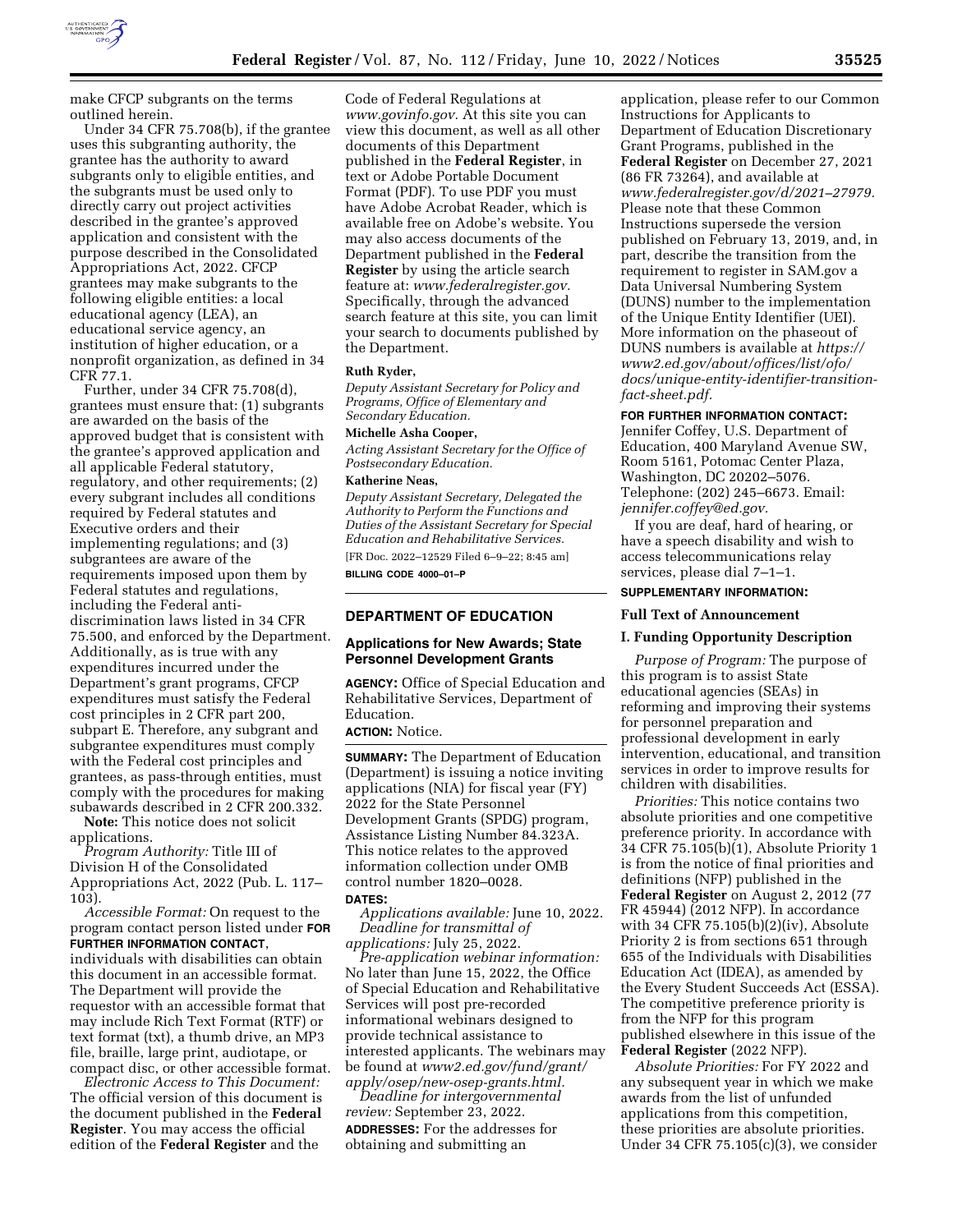only applications that meet both Absolute Priorities 1 and 2.

These priorities are:

Absolute Priority 1: Effective and Efficient Delivery of Professional Development.

The Department establishes a priority to assist SEAs in reforming and improving their systems for personnel (as that term is defined in section 651(b) of IDEA) preparation and professional development of individuals providing early intervention, educational, and transition services in order to improve results for children with disabilities.

In order to meet this priority, an applicant must demonstrate in the SPDG State Plan it submits, as part of its application under section 653(a)(2) of IDEA, that its proposed project will—

(1) Use evidence-based (as defined in this notice) professional development practices that will increase implementation of evidence-based practices and result in improved outcomes for children with disabilities;

(2) Provide ongoing assistance to personnel receiving SPDG-supported professional development that supports the implementation of evidence-based practices with fidelity (as defined in this notice); and

(3) Use technology to more efficiently and effectively provide ongoing professional development to personnel, including to personnel in rural areas and to other populations, such as personnel in urban or high-need local educational agencies (LEAs) (as defined in this notice).

*Absolute Priority 2: State Personnel Development Grants.* 

Statutory Requirements. To meet this priority, an applicant must meet the following statutory requirements:

1. State Personnel Development Plan. An applicant must submit a State Personnel Development Plan that identifies and addresses the State and local needs for the personnel preparation and professional development of personnel, as well as individuals who provide direct supplementary aids and services to children with disabilities, and that—

(a) Is designed to enable the State to meet the requirements of section 612(a)(14) of IDEA, as amended by the ESSA and section  $635(a)(8)$  and  $(9)$  of IDEA;

(b) Is based on an assessment of State and local needs that identifies critical aspects and areas in need of improvement related to the preparation, ongoing training, and professional development of personnel who serve infants, toddlers, preschoolers, and children with disabilities within the State, including—

(1) Current and anticipated personnel vacancies and shortages; and

(2) The number of preservice and inservice programs;

(c) Is integrated and aligned, to the maximum extent possible, with State plans and activities under the Elementary and Secondary Education Act of 1965, as amended (ESEA); the Rehabilitation Act of 1973, as amended; and the Higher Education Act of 1965, as amended (HEA);

(d) Describes a partnership agreement that is in effect for the period of the grant, which agreement must specify—

(1) The nature and extent of the partnership described in accordance with section 652(b) of IDEA and the respective roles of each member of the partnership, including, if applicable, an individual, entity, or agency other than the SEA that has the responsibility under State law for teacher preparation and certification; and

(2) How the SEA will work with other persons and organizations involved in, and concerned with, the education of children with disabilities, including the respective roles of each of the persons and organizations;

(e) Describes how the strategies and activities the SEA uses to address identified professional development and personnel needs will be coordinated with activities supported with other public resources (including funds provided under Part B and Part C of IDEA and retained for use at the State level for personnel and professional development purposes) and private resources;

(f) Describes how the SEA will align its personnel development plan with the plan and application submitted under sections 1111 and 2101(d), respectively, of the ESEA;

(g) Describes strategies the SEA will use to address the identified professional development and personnel needs and how such strategies will be implemented, including—

(1) A description of the programs and activities that will provide personnel with the knowledge and skills to meet the needs of, and improve the performance and achievement of, infants, toddlers, preschoolers, and children with disabilities; and

(2) How such strategies will be integrated, to the maximum extent possible, with other activities supported by grants funded under section 662 of IDEA, as amended by the ESSA;

(h) Provides an assurance that the SEA will provide technical assistance to LEAs to improve the quality of professional development available to

meet the needs of personnel who serve children with disabilities;

(i) Provides an assurance that the SEA will provide technical assistance to entities that provide services to infants and toddlers with disabilities to improve the quality of professional development available to meet the needs of personnel serving those children;

(j) Describes how the SEA will recruit and retain teachers who meet the qualifications described in section  $612(a)(14)(C)$  of IDEA, as amended by the ESSA, and other qualified personnel in geographic areas of greatest need;

(k) Describes the steps the SEA will take to ensure that economically disadvantaged and minority children are not taught at higher rates by teachers who do not meet the qualifications described in section 612(a)(14)(C) of IDEA, as amended by the ESSA; and

(l) Describes how the SEA will assess, on a regular basis, the extent to which the strategies implemented have been effective in meeting the performance goals described in section 612(a)(15) of IDEA, as amended by the ESSA.

2. Partnerships.

(a) Required Partners.

Applicants must establish a partnership with LEAs and other State agencies involved in, or concerned with, the education of children with disabilities, including—

(1) Not less than one institution of higher education (IHE); and

(2) The State agencies responsible for administering Part C of IDEA, early education, childcare, and vocational rehabilitation programs.

(b) Other Partners.

An SEA must work in partnership with other persons and organizations involved in, and concerned with, the education of children with disabilities, which may include—

(1) The Governor;

(2) Parents of children with

disabilities ages birth through 26; (3) Parents of nondisabled children

ages birth through 26;

(4) Individuals with disabilities; (5) Parent training and information centers or community parent resource centers funded under sections 671 and 672 of IDEA, respectively;

(6) Community-based and other nonprofit organizations involved in the education and employment of individuals with disabilities;

(7) Personnel as defined in section 651(b) of IDEA;

(8) The State advisory panel established under Part B of IDEA;

(9) The State interagency coordinating council established under Part C of IDEA;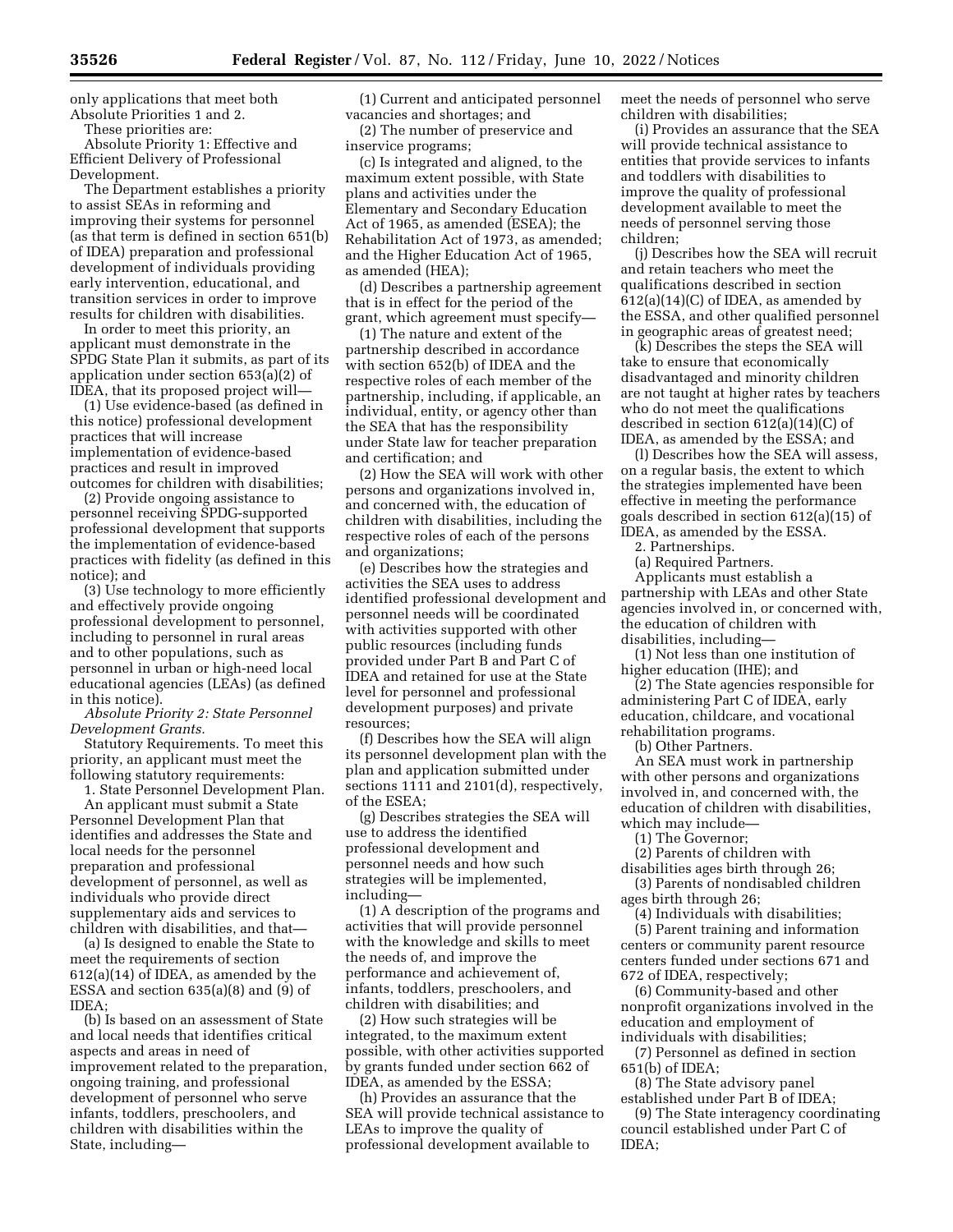(10) Individuals knowledgeable about vocational education;

(11) The State agency for higher education;

(12) Public agencies with jurisdiction in the areas of health, mental health, social services, and juvenile justice;

(13) Other providers of professional development who work with infants, toddlers, preschoolers, and children with disabilities;

(14) Other individuals; and

(15) An individual, entity, or agency as a partner in accordance with section 652(b)(3) of IDEA, if State law assigns responsibility for teacher preparation and certification to an individual, entity, or agency other than the SEA.

3. Use of Funds.

(a) Professional Development Activities—Each SEA that receives a grant under this program must use the grant funds to support activities in accordance with the State's Personnel Development Plan, including one or more of the following:

(1) Carrying out programs that provide support to both special education and regular education teachers of children with disabilities and principals, such as programs that—

(i) Provide teacher mentoring, team teaching, reduced class schedules and caseloads, and intensive professional development;

(ii) Use standards or assessments for guiding beginning teachers that are consistent with challenging State academic achievement standards and with the requirements for professional development, as defined in section 8101 of the ESEA; and

(iii) Encourage collaborative and consultative models of providing early intervention, special education, and related services.

(2) Encouraging and supporting the training of special education and regular education teachers and administrators to effectively use and integrate technology—

(i) Into curricula and instruction, including training to improve the ability to collect, manage, and analyze data to improve teaching, decision making, school improvement efforts, and accountability;

(ii) To enhance learning by children with disabilities; and

(iii) To effectively communicate with parents.

(3) Providing professional development activities that—

(i) Improve the knowledge of special education and regular education teachers concerning—

(A) The academic and developmental or functional needs of students with disabilities; or

(B) Effective instructional strategies, methods, and skills, and the use of State academic content standards and student academic achievement standards, and State assessments, to improve teaching practices and student academic achievement;

(ii) Improve the knowledge of special education and regular education teachers and principals and, in appropriate cases, paraprofessionals, concerning effective instructional practices, and that—

(A) Provide training in how to teach and address the needs of children with different learning styles and children who are English learners;

(B) Involve collaborative groups of teachers, administrators, and, in appropriate cases, related services personnel;

(C) Provide training in methods of— (*1*) Positive behavioral interventions

and supports to improve student behavior in the classroom;

(*2*) Scientifically based reading instruction, including early literacy instruction;

(*3*) Early and appropriate interventions to identify and help children with disabilities;

(*4*) Effective instruction for children with low-incidence disabilities;

(*5*) Successful transitioning to postsecondary opportunities; and

(*6*) Using classroom-based techniques to assist children prior to referral for special education;

(D) Provide training to enable personnel to work with and involve parents in their child's education, including parents of low income and children with disabilities who are English learners;

(E) Provide training for special education personnel and regular education personnel in planning, developing, and implementing effective and appropriate individualized education programs (IEPs); and

(F) Provide training to meet the needs of students with significant health, mobility, or behavioral needs prior to serving those students;

(iii) Train administrators, principals, and other relevant school personnel in conducting effective IEP meetings; and

(iv) Train early intervention, preschool, and related services providers, and other relevant school personnel in conducting effective individualized family service plan (IFSP) meetings.

(4) Developing and implementing initiatives to promote the recruitment and retention of special education teachers who meet the qualifications described in section 612(a)(14)(C) of IDEA, as amended by the ESSA,

particularly initiatives that have proven effective in recruiting and retaining teachers who meet those qualifications, described in section 612(a)(14)(C) of IDEA, as amended by the ESSA, including programs that provide—

(i) Teacher mentoring from exemplary special education teachers, principals, or superintendents;

(ii) Induction and support for special education teachers during their first three years of employment as teachers; or

(iii) Incentives, including financial incentives, to retain special education teachers who have a record of success in helping students with disabilities.

(5) Carrying out programs and activities that are designed to improve the quality of personnel who serve children with disabilities, such as—

(i) Innovative professional development programs (which may be provided through partnerships with IHEs), including programs that train teachers and principals to integrate technology into curricula and instruction to improve teaching, learning, and technology literacy and that are consistent with the definition of professional development in section 8101 of the ESEA; and

(ii) The development and use of proven, cost effective strategies for the implementation of professional development activities, such as through the use of technology and distance learning.

(6) Carrying out programs and activities that are designed to improve the quality of early intervention personnel, including paraprofessionals and primary referral sources, such as—

(i) Professional development programs to improve the delivery of early intervention services;

(ii) Initiatives to promote the recruitment and retention of early intervention personnel; and

(iii) Interagency activities to ensure that early intervention personnel are adequately prepared and trained.

(b) Other Activities—Each SEA that receives a grant under this program must use the grant funds to support activities in accordance with the State's Personnel Development Plan, including one or more of the following:

(1) Reforming special education and regular education teacher certification (including re-certification) or licensing requirements to ensure that—

(i) Special education and regular education teachers have—

(A) The training and information necessary to address the full range of needs of children with disabilities across disability categories; and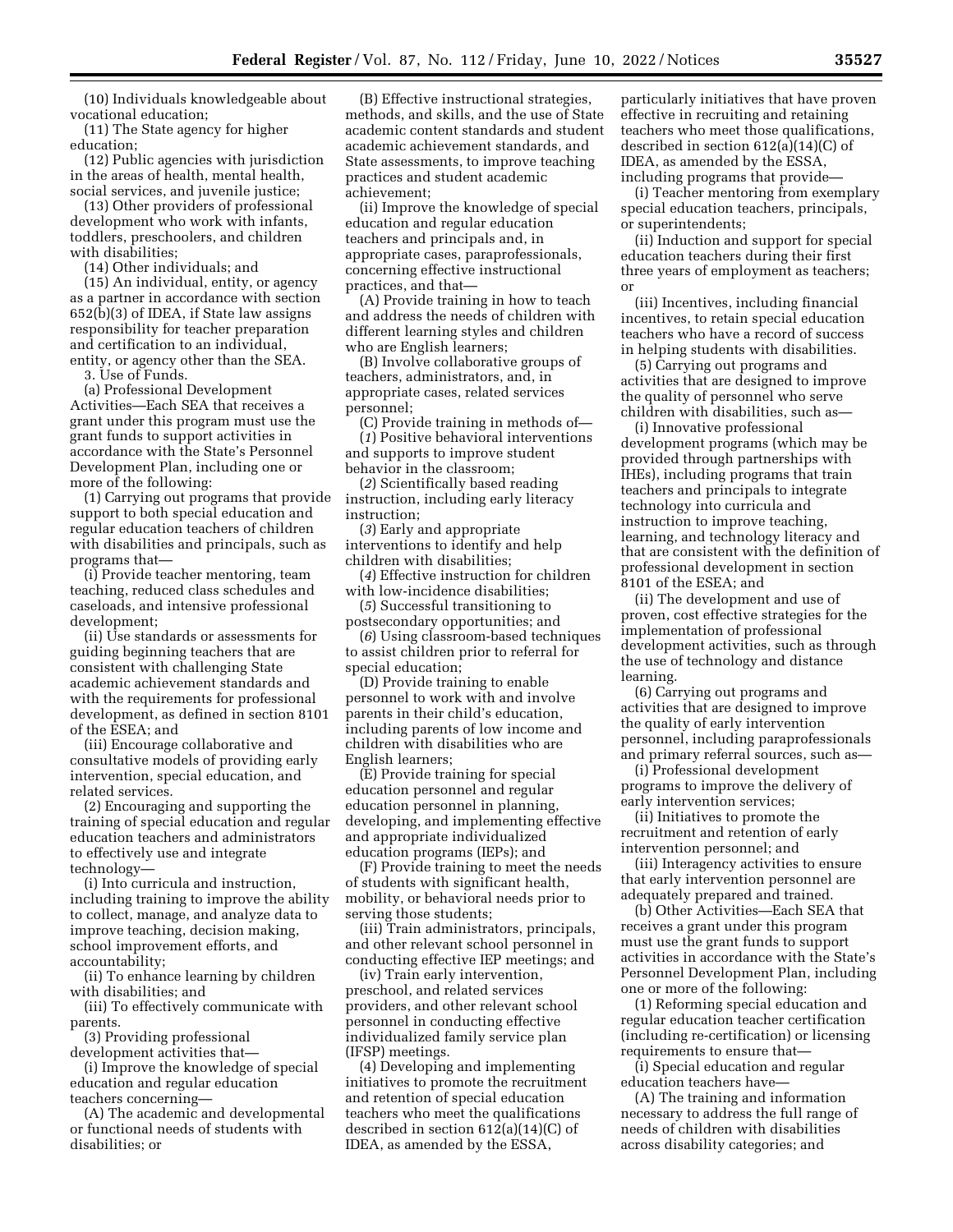(B) The necessary subject matter knowledge and teaching skills in the academic subjects that the teachers teach;

(ii) Special education and regular education teacher certification (including re-certification) or licensing requirements are aligned with challenging State academic content standards; and

(iii) Special education and regular education teachers have the subject matter knowledge and teaching skills, including technology literacy, necessary to help students with disabilities meet challenging State student academic achievement standards.

(2) Programs that establish, expand, or improve alternative routes for State certification of special education teachers for individuals with a baccalaureate or master's degree who meet the qualifications described in section  $612(a)(14)(C)$ of IDEA, as amended by the ESSA, including midcareer professionals from other occupations, paraprofessionals, and recent college or university graduates with records of academic distinction who demonstrate the potential to become highly effective special education teachers.

(3) Teacher advancement initiatives for special education teachers that promote professional growth and emphasize multiple career paths (such as paths to becoming a career teacher, mentor teacher, or exemplary teacher) and pay differentiation.

(4) Developing and implementing mechanisms to assist LEAs and schools in effectively recruiting and retaining special education teachers who meet the qualifications described in section  $612(a)(14)(C)$  of IDEA, as amended by the ESSA.

(5) Reforming tenure systems, implementing teacher testing for subject matter knowledge, and implementing teacher testing for State certification or licensure, consistent with title II of the HEA (20 U.S.C. 1021 *et seq.*).

(6) Funding projects to promote reciprocity of teacher certification or licensing between or among States for special education teachers, except that no reciprocity agreement developed under this absolute priority may lead to the weakening of any State teacher certification or licensing requirement.

(7) Assisting LEAs to serve children with disabilities through the development and use of proven, innovative strategies to deliver intensive professional development programs that are both cost effective and easily accessible, such as strategies that involve delivery through the use of

technology, peer networks, and distance learning.

(8) Developing, or assisting LEAs in developing, merit-based performance systems and strategies that provide differential and bonus pay for special education teachers.

(9) Supporting activities that ensure that teachers are able to use challenging State academic content standards and student academic achievement standards, and State assessments for all children with disabilities, to improve instructional practices and improve the academic achievement of children with disabilities.

(10) When applicable, coordinating with, and expanding centers established under section 2113(c)(18) of the ESEA, as amended by the No Child Left Behind Act of 2002, to benefit special education teachers.

(c) Contracts and Subgrants—An SEA that receives a grant under this program—

(1) Must award contracts or subgrants to LEAs, IHEs, parent training and information centers, or community parent resource centers, as appropriate, to carry out the State Personnel Development Plan; and

(2) May award contracts and subgrants to other public and private entities, including the State lead agency (LA) (as defined in this notice) under Part C of IDEA, to carry out the State plan.

(d) Use of Funds for Professional Development—An SEA that receives a grant under this program must use—

(1) Not less than 90 percent of the funds the SEA receives under the grant for any fiscal year for the Professional Development Activities described in paragraph (a); and

(2) Not more than 10 percent of the funds the SEA receives under the grant for any fiscal year for the Other Activities described in paragraph (b).

*Competitive Preference Priority:* For FY 2022 and any subsequent year in which we make awards from the list of unfunded applications from this competition, this priority is a competitive preference priority. Under 34 CFR 75.105(C)(2)(i), we award an additional 3 points to an application that meets the competitive preference priority.

This priority is:

*Supporting an IDEA Part C Comprehensive System of Personnel Development* (0 or 3 points).

The purpose of this priority is to fund projects designed to enable the State to meet the CSPD Comprehensive System of Personnel Development (CSPD) requirements of section 635(a)(8) and (9) of the IDEA. In order to be considered

for a grant under this priority, if the SEA is not the State LA for IDEA Part C, an SEA must establish a partnership, consistent with IDEA section 652(b)(1)(B), with the State LA responsible for administering IDEA Part C. Consistent with IDEA section 635(a)(8) this priority will help improve the capacity of States' IDEA Part C personnel development, including the training of paraprofessionals and the training of primary referral sources with respect to the basic components of early intervention services available in the State. The CSPD must include, consistent with 34 CFR 303.118(a): (1) Training personnel to implement innovative strategies and activities for the recruitment and retention of early education service providers; (2) Promoting the preparation of early intervention providers who are fully and appropriately qualified to provide early intervention services under this part; and (3) Training personnel to coordinate transition services for infants and toddlers with disabilities who are transitioning from an early intervention service program under Part C of the Act to a preschool program under section 619 of the Act, Head Start, Early Head Start, an elementary school program under Part B of the Act, or another appropriate program. The IDEA Part C CSPD may also include, consistent with 34 CFR 303.118(b): (1) Training personnel to work in rural and urban areas; (2) Training personnel in the social and emotional development of young children; and (3) Training personnel to support families in participating fully in the development and implementation of the child's Individualized Family Service Plan; and (4) Training personnel who provide services under this part using standards that are consistent with early learning personnel development standards funded under the State Advisory Council on Early Childhood Education and Care established under the Head Start Act, if applicable. The SEA must include in its State plan how it will partner with the State LA, if the SEA is not the State LA for IDEA Part C, to implement these aspects of the CSPD. The description of the partnership must indicate the amount and percentage of SPDG funding that will support implementation of the CSPD over the project period and how funding will complement current efforts and investments (Federal IDEA Part C appropriations and State and local funds) to implement the CSPD. The description must also describe the extent to which funds will be used on activities to increase and train personnel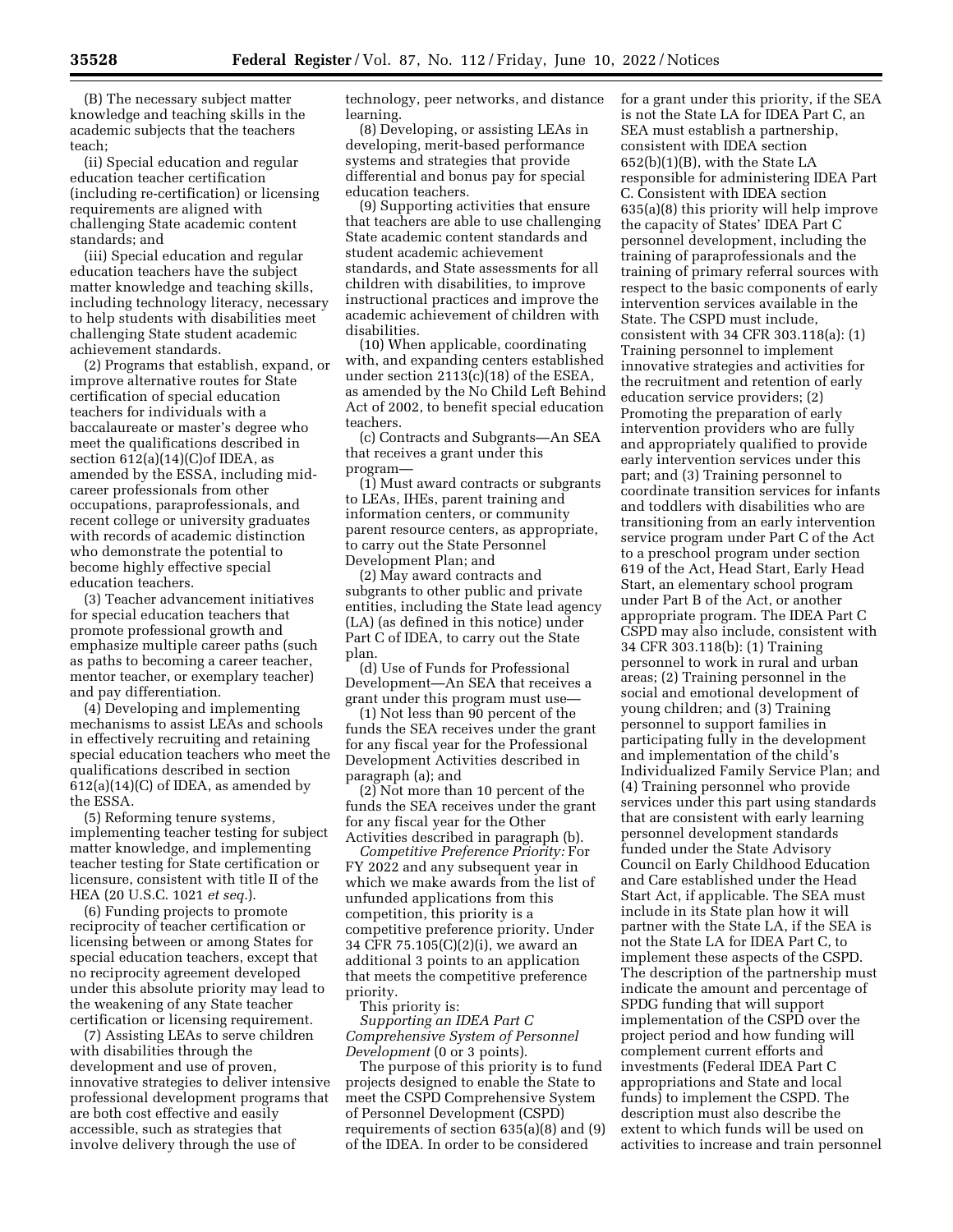working with infants and toddlers and their families that have historically been underserved by Part C.

*Note:* To carry out the State plan under section 653 of IDEA, as described in its application, the SEA also may award contracts, subgrants, or both to other public and private entities, including, if appropriate, the State LA under Part C of IDEA.

*Program Requirements:* For FY 2022 and any subsequent year in which we make awards from the list of unfunded applications from this competition, the following program requirements apply.

Projects funded under this program must—

(a) Budget for a three-day project directors' meeting in Washington, DC, during each year of the project;

(b) Budget \$4,000 annually for support of the SPDG program website currently administered by the University of Oregon

(*[www.signetwork.org](http://www.signetwork.org)*); and

(c) If a project receiving assistance under this program authority maintains a website, include relevant information and documents in a form that meets a government or industry-recognized standard for accessibility.

*Definitions:* For FY 2022 and any subsequent year in which we make awards from the list of unfunded applications from this competition, the following definitions apply to this competition. We provide the source of the definitions in parentheses.

*Demonstrates a rationale* means a key project component included in the project's logic model is informed by research or evaluation findings that suggest the project component is likely to improve relevant outcomes. (34 CFR 77.1)

*Evidence-based* means, for purposes of Absolute Priority 1, practices for which there is strong evidence or moderate evidence of effectiveness (2012 NFP); and for purposes of Absolute Priority 2, the proposed project component is supported by one or more of strong evidence, moderate evidence, promising evidence, or evidence that demonstrates a rationale (34 CFR 77.1).

*Experimental study* means a study that is designed to compare outcomes between two groups of individuals (such as students) that are otherwise equivalent except for their assignment to either a treatment group receiving a project component or a control group that does not. Randomized controlled trials, regression discontinuity design studies, and single-case design studies are the specific types of experimental studies that, depending on their design and implementation (*e.g.,* sample

attrition in randomized controlled trials and regression discontinuity design studies), can meet What Works Clearinghouse (WWC) standards without reservations as described in the WWC Handbooks:

(i) A randomized controlled trial employs random assignment of, for example, students, teachers, classrooms, or schools to receive the project component being evaluated (the treatment group) or not to receive the project component (the control group).

(ii) A regression discontinuity design study assigns the project component being evaluated using a measured variable (*e.g.,* assigning students reading below a cutoff score to tutoring or developmental education classes) and controls for that variable in the analysis of outcomes.

(iii) A single-case design study uses observations of a single case (*e.g.,* a student eligible for a behavioral intervention) over time in the absence and presence of a controlled treatment manipulation to determine whether the outcome is systematically related to the treatment. (34 CFR 77.1)

*Fidelity* means the delivery of instruction in the way in which it was designed to be delivered. (2012 NFP)

*High-need LEA* means, in accordance with section 2102(3) of the ESEA, an LEA—

(a) That serves not fewer than 10,000 children from families with incomes below the poverty line (as that term is defined in section 8101(41) of the ESEA), or for which not less than 20 percent of the children served by the LEA are from families with incomes below the poverty line; and

(b) For which there is (1) a high percentage of teachers not teaching in the academic subjects or grade levels that the teachers were trained to teach, or (2) a high percentage of teachers with emergency, provisional, or temporary certification or licensing. (2012 NFP)

*Lead agency* means the agency designated by the State's Governor under section 635(a)(10) of IDEA and 34 CFR 303.120 that receives funds under section 643 of IDEA to administer the State's responsibilities under part C of IDEA. (34 CFR 303.22)

*Local educational agency* (LEA) means a public board of education or other public authority legally constituted within a State for either administrative control or direction of, or to perform a service function for, public elementary schools or secondary schools in a city, county, township, school district, or other political subdivision of a State, or for such combination of school districts or counties as are recognized in a State as

an administrative agency for its public elementary schools or secondary schools. (Section 602(19) of IDEA (20 U.S.C. 1401(19)))

*Logic model* (also referred to as a theory of action) means a framework that identifies key project components of the proposed project (*i.e.,* the active ''ingredients'' that are hypothesized to be critical to achieving the relevant outcomes) and describes the theoretical and operational relationships among the key project components and relevant outcomes. (34 CFR 77.1)

*Moderate evidence* means that there is evidence of effectiveness of a key project component in improving a relevant outcome for a sample that overlaps with the populations or settings proposed to receive that component, based on a relevant finding from one of the following:

(i) A practice guide prepared by the WWC using version 2.1, 3.0, 4.0, or 4.1 of the WWC Handbooks reporting a ''strong evidence base'' or ''moderate evidence base'' for the corresponding practice guide recommendation;

(ii) An intervention report prepared by the WWC using version 2.1, 3.0, 4.0, or 4.1 of the WWC Handbooks reporting a ''positive effect'' or ''potentially positive effect'' on a relevant outcome based on a ''medium to large'' extent of evidence, with no reporting of a ''negative effect'' or ''potentially negative effect'' on a relevant outcome; or

(iii) A single experimental study or quasi-experimental design study reviewed and reported by the WWC using version 2.1, 3.0, 4.0, or 4.1 of the WWC Handbooks, or otherwise assessed by the Department using version 4.1 of the WWC Handbooks, as appropriate, and that—

(A) Meets WWC standards with or without reservations;

(B) Includes at least one statistically significant and positive (*i.e.,* favorable) effect on a relevant outcome;

(C) Includes no overriding statistically significant and negative effects on relevant outcomes reported in the study or in a corresponding WWC intervention report prepared under version 2.1, 3.0, 4.0, or 4.1 of the WWC Handbooks; and

(D) Is based on a sample from more than one site (*e.g.,* State, county, city, school district, or postsecondary campus) and includes at least 350 students or other individuals across sites. Multiple studies of the same project component that each meet requirements in paragraphs (iii)(A), (B), and (C) of this definition may together satisfy the requirement in this paragraph (iii)(D). (34 CFR 77.1)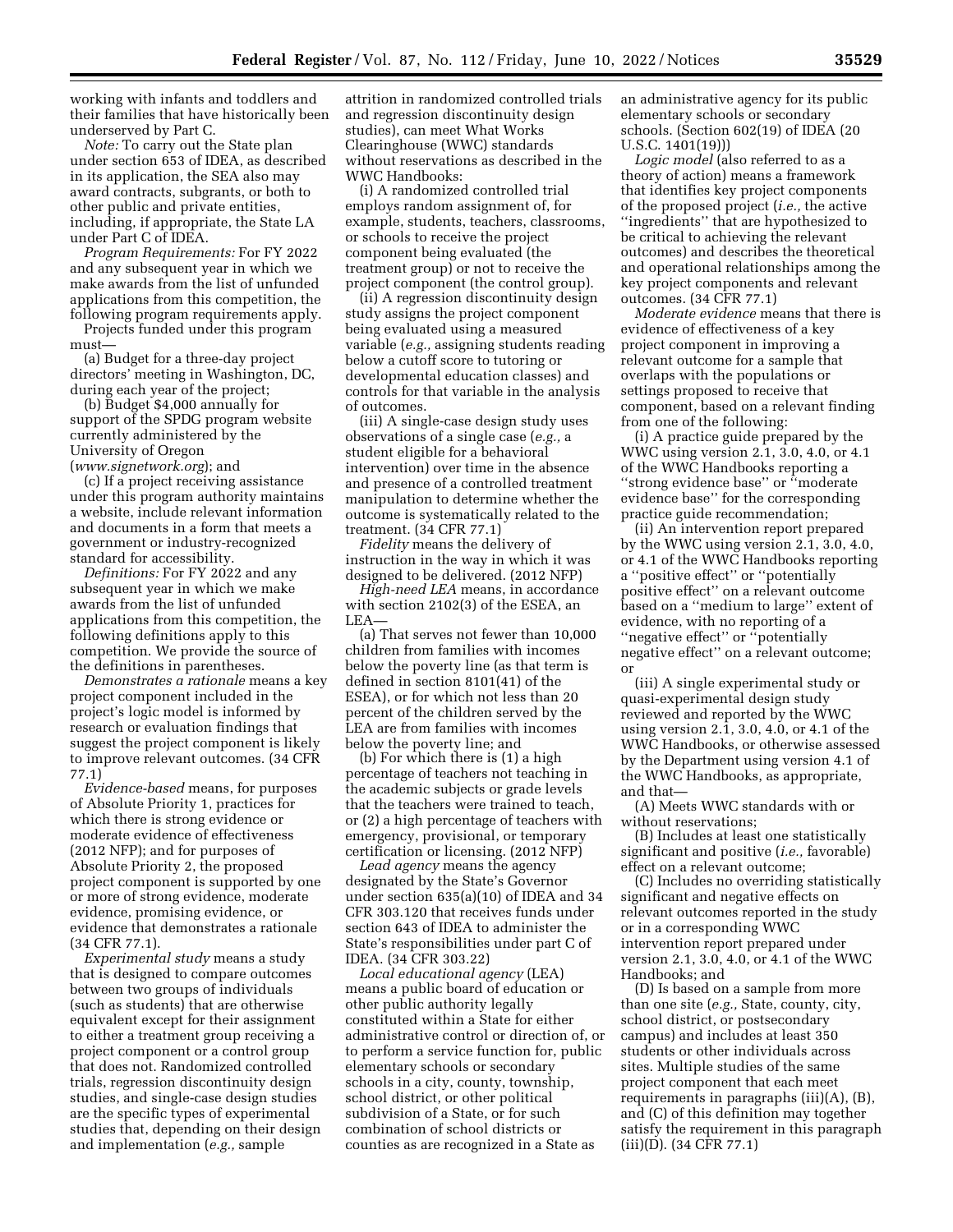*Project component* means an activity, strategy, intervention, process, product, practice, or policy included in a project. Evidence may pertain to an individual project component or to a combination of project components (*e.g.,* training teachers on instructional practices for English learners and follow-on coaching for these teachers). (34 CFR 77.1)

*Promising evidence* means that there is evidence of the effectiveness of a key project component in improving a relevant outcome, based on a relevant finding from one of the following—

(i) A practice guide prepared by WWC reporting a ''strong evidence base'' or ''moderate evidence base'' for the corresponding practice guide recommendation;

(ii) An intervention report prepared by the WWC reporting a ''positive effect'' or ''potentially positive effect'' on a relevant outcome with no reporting of a ''negative effect'' or ''potentially negative effect'' on a relevant outcome; or

(iii) A single study assessed by the Department, as appropriate, that—

(A) Is an experimental study, a quasiexperimental design study, or a welldesigned and well-implemented correlational study with statistical controls for selection bias (*e.g.,* a study using regression methods to account for differences between a treatment group and a comparison group); and

(B) Includes at least one statistically significant and positive (*i.e.,* favorable) effect on a relevant outcome. (34 CFR 77.1)

*Quasi-experimental design study*  means a study using a design that attempts to approximate an experimental study by identifying a comparison group that is similar to the treatment group in important respects. This type of study, depending on design and implementation (*e.g.,* establishment of baseline equivalence of the groups being compared), can meet WWC standards with reservations, but cannot meet WWC standards without reservations, as described in the WWC Handbooks. (34 CFR 77.1)

*Relevant outcome* means the student outcome(s) or other outcome(s) the key project component is designed to improve, consistent with the specific goals of the program. (34 CFR 77.1)

*State educational agency* means the State board of education or other agency or officer primarily responsible for the State supervision of public elementary schools and secondary schools, or, if there is no such officer or agency, an officer or agency designated by the Governor or by State law. (Section 602(32) of IDEA (20 U.S.C. 1401(32)))

*Strong evidence* means that there is evidence of the effectiveness of a key project component in improving a relevant outcome for a sample that overlaps with the populations and settings proposed to receive that component, based on a relevant finding from one of the following—

(i) A practice guide prepared by the WWC using version 2.1, 3.0, 4.0, or 4.1 of the WWC Handbook reporting a ''strong evidence base'' for the corresponding practice guide recommendation;

(ii) An intervention report prepared by the WWC using version 2.1, 3.0, 4.0, or 4.1 of the WWC Handbook reporting a ''positive effect'' on a relevant outcome based on a ''medium to large'' extent of evidence, with no reporting of a ''negative effect'' or ''potentially negative effect'' on a relevant outcome; or

(iii) A single experimental study reviewed and reported by the WWC using version 2.1, 3.0, 4.0, or 4.1 of the WWC Handbook, or otherwise assessed by the Department using version 4.1 of the WWC Handbook, as appropriate, and that—

(A) Meets WWC standards without reservations;

(B) Includes at least one statistically significant and positive (*i.e.,* favorable) effect on a relevant outcome;

(C) Includes no overriding statistically significant and negative effects on relevant outcomes reported in the study or in a corresponding WWC intervention report prepared under version 2.1, 3.0, 4.0, or 4.1 of the WWC Handbook; and

(D) Is based on a sample from more than one site (*e.g.,* State, county, city, school district, or postsecondary campus) and includes at least 350 students or other individuals across sites. Multiple studies of the same project component that each meet requirements in paragraphs (iii)(A), (B), and (C) of this definition may together satisfy this requirement. (34 CFR 77.1)

*What Works Clearinghouse (WWC) Handbooks (WWC Handbooks)* means the standards and procedures set forth in the WWC Standards Handbook, Versions 4.0 or 4.1, and WWC Procedures Handbook, Versions 4.0 or 4.1, or in the WWC Procedures and Standards Handbook, Version 3.0 or Version 2.1 (all incorporated by reference, see § 77.2). Study findings eligible for review under WWC standards can meet WWC standards without reservations, meet WWC standards with reservations, or not meet WWC standards. WWC practice guides and intervention reports include findings from systematic reviews of

evidence as described in the WWC Handbooks documentation. (34 CFR 77.1)

*Program Authority:* 20 U.S.C. 1451– 1455.

*Note:* Projects will be awarded and must be operated in a manner consistent with the nondiscrimination requirements contained in Federal civil rights laws.

*Applicable Regulations:* (a) The Education Department General Administrative Regulations in 34 CFR parts 75, 77, 79, 81, 82, 84, 86, 97, 98, and 99. (b) The Office of Management and Budget Guidelines to Agencies on Governmentwide Debarment and Suspension (Nonprocurement) in 2 CFR part 180, as adopted and amended as regulations of the Department in 2 CFR part 3485. (c) The Uniform Administrative Requirements, Cost Principles, and Audit Requirements for Federal Awards in 2 CFR part 200, as adopted and amended as regulations of the Department in 2 CFR part 3474. (d) The 2012 NFP. (e) The 2022 NFP.

#### **II. Award Information**

*Type of Award:* Discretionary grants. *Estimated Available Funds:*  \$21,666,664.

Contingent upon the availability of funds and the quality of applications, we may make additional awards in FY 2023 from the list of unfunded applications from this competition.

*Estimated Range of Awards:* 

\$500,000–\$2,100,000 (for the 50 States, the District of Columbia, and the Commonwealth of Puerto Rico). In the case of outlying areas (United States Virgin Islands, Guam, American Samoa, and the Commonwealth of the Northern Mariana Islands), awards will be not less than \$80,000.

*Note:* We will set the amount of each award after considering—

(1) The amount of funds available for making the grants;

(2) The relative population of the State or outlying area;

(3) The types of activities proposed by the State or outlying area;

(4) The alignment of proposed activities with section 612(a)(14) of IDEA, as amended by the ESSA;

(5) The alignment of proposed activities with State plans and applications submitted under sections 1111 and 2101(d), respectively, of the ESEA; and

(6) The use, as appropriate, of research and instruction supported by evidence.

Using the same considerations, the Secretary funded these selected applications for FY 2021 at the following levels: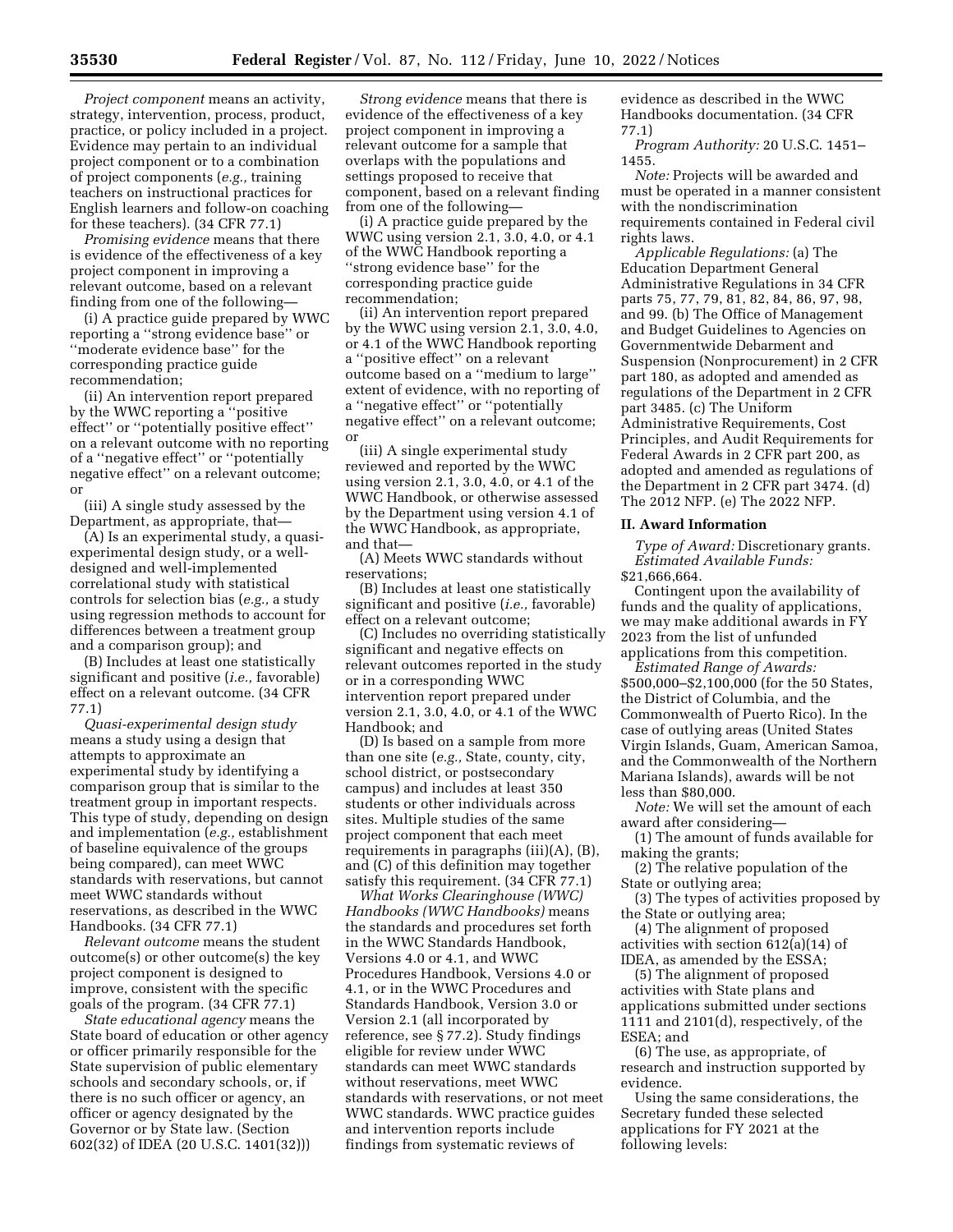| State | FY 2021<br>funding<br>amount |
|-------|------------------------------|
|       | \$1,216,211                  |
|       | 500,000                      |
|       | 519.691                      |
|       | 1.099.979                    |

*Estimated Average Size of Awards:*  \$900,000 excluding the outlying areas.

*Estimated Number of Awards:* 18. *Note:* The Department is not bound by

any estimates in this notice. *Project Period:* Not less than one year

and not more than five years.

# **III. Eligibility Information**

1. *Eligible Applicants:* An SEA of one of the 50 States, the District of Columbia, or the Commonwealth of Puerto Rico or an outlying area (United States Virgin Islands, Guam, American Samoa, and the Commonwealth of the Northern Mariana Islands).

*Note:* Public Law 95–134, which permits the consolidation of grants to the outlying areas, does not apply to funds received under this competition.

2. a. *Cost Sharing or Matching:* This competition does not require cost sharing or matching.

b. *Indirect Cost Rate Information:* This program uses an unrestricted indirect cost rate. For more information regarding indirect costs, or to obtain a negotiated indirect cost rate, please see *[www2.ed.gov/about/offices/list/ocfo/](http://www2.ed.gov/about/offices/list/ocfo/intro.html)  [intro.html.](http://www2.ed.gov/about/offices/list/ocfo/intro.html)* 

c. *Administrative Cost Limitation:*  This program does not include any program-specific limitation on administrative expenses. All administrative expenses must be reasonable and necessary and conform to Cost Principles described in 2 CFR part 200 subpart E of the Uniform Guidance.

3. *Subgrantees:* A grantee under this competition must award contracts and subgrants as described in Absolute Priority 2 (paragraph (3)(C) under Statutory Requirements, Use of Funds). See section 654(c) of the IDEA.

4. *Other General Requirements:* 

(a) Recipients of funding under this competition must make positive efforts to employ and advance in employment qualified individuals with disabilities (see section 606 of IDEA).

(b) Applicants for, and recipients of, funding must, with respect to the aspects of their proposed project relating to Absolute Priorities 1 and 2 and the competitive preference priority, involve individuals with disabilities, or parents of individuals with disabilities ages birth through 26, in planning, implementing, and evaluating the project (see section 682(a)(1)(A) of IDEA).

### **IV. Application and Submission Information**

1. *Application Submission Instructions:* Applicants are required to follow the Common Instructions for Applicants to Department of Education Discretionary Grant Programs, published in the **Federal Register** on December 27, 2021 (84 FR 73264), and available at *[www.federalregister.gov/d/](http://www.federalregister.gov/d/2021-27979)  [2021-27979,](http://www.federalregister.gov/d/2021-27979)* which contain requirements and information on how to submit an application.

2. *Intergovernmental Review:* This competition is subject to Executive Order 12372 and the regulations in 34 CFR part 79. Information about Intergovernmental Review of Federal Programs under Executive Order 12372 is in the application package for this competition.

3. *Funding Restrictions:* We reference regulations outlining funding restrictions in the *Applicable Regulations* section of this notice.

4. *Recommended Page Limit:* The application narrative is where you, the applicant, address the selection criteria that reviewers use to evaluate your application. We recommend that you (1) limit the application narrative to no more than 70 pages and (2) use the following standards:

• A ''page'' is 8.5″ x 11″, on one side only, with 1″ margins at the top, bottom, and both sides.

• Double space (no more than three lines per vertical inch) all text in the application narrative, including titles, headings, footnotes, quotations, reference citations, and captions, as well as all text in charts, tables, figures, graphs, and screen shots.

• Use a font that is 12 point or larger.

• Use one of the following fonts: Times New Roman, Courier, Courier New, or Arial.

The recommended page limit does not apply to the cover sheet; the budget section, including the narrative budget justification; the assurances and certifications; or the abstract (follow the guidance provided in the application package for completing the abstract), the table of contents, the list of priority requirements, the resumes, the reference list, the letters of support, or the appendices. However, the recommended page limit does apply to all of the application narrative, including all text in charts, tables, figures, graphs, and screen shots.

#### **V. Application Review Information**

1. *Selection Criteria:* The selection criteria for this competition are from 34 CFR 75.210 and are as follows: (a) *Significance (20 points).* 

(1) The Secretary considers the significance of the proposed project.

(2) In determining the significance of the proposed project, the Secretary considers the following factors:

(i) The extent to which specific gaps or weaknesses in services, infrastructure, or opportunities have been identified and will be addressed by the proposed project, including the nature and magnitude of those gaps or weaknesses.

(ii) The extent to which the training or professional development services to be provided by the proposed project are of sufficient quality, intensity, and duration to lead to improvements in practice among the recipients of those services.

(iii) The likelihood that the proposed project will result in system change or improvement.

(b) *Quality of the project design (25 points).* 

(1) The Secretary considers the quality of the design of the proposed project.

(2) In determining the quality of the design of the proposed project, the Secretary considers the following factors:

(i) The extent to which the goals, objectives, and outcomes to be achieved by the proposed project are clearly specified and measurable.

(ii) The extent to which the design of the proposed project is appropriate to, and will successfully address, the needs of the target population or other identified needs.

(iii) The extent to which the services to be provided by the proposed project involve the collaboration of appropriate partners for maximizing the effectiveness of project services.

(iv) The extent to which the design of the proposed project reflects up-to-date knowledge from research and effective practice.

(v) The extent to which the proposed project will establish linkages with other appropriate agencies and organizations providing services to the target population.

(c) *Quality of the project personnel (10 points).* 

(1) The Secretary considers the quality of the personnel who will carry out the proposed project.

(2) In determining the quality of project personnel, the Secretary considers the extent to which the applicant encourages applications for employment from persons who are members of groups that have traditionally been underrepresented based on race, color, national origin, gender, age, or disability.

(3) In addition, the Secretary considers the qualifications, including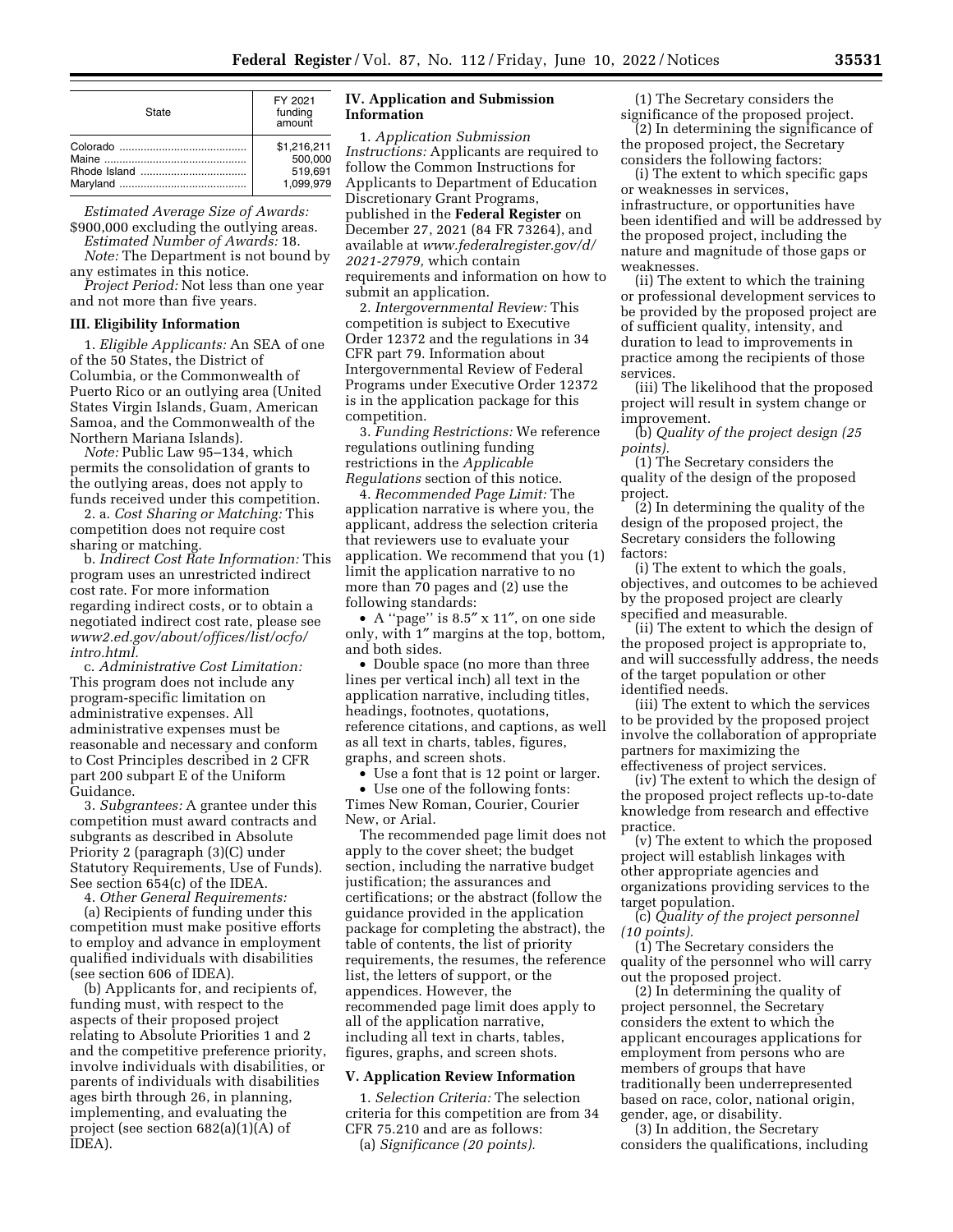relevant training and experience, of key project personnel.

(d) *Adequacy of resources and management plan (20 points).* 

(1) The Secretary considers the adequacy of resources and management plan for the proposed project.

(2) In determining the adequacy of resources for the proposed project, the Secretary considers the following factors:

(i) The relevance and demonstrated commitment of each partner in the proposed project to the implementation and success of the project.

(ii) The extent to which the budget is adequate to support the proposed project.

(iii) The adequacy of the management plan to achieve the objectives of the proposed project on time and within budget, including clearly defined responsibilities, timelines, and milestones for accomplishing project tasks.

(iv) How the applicant will ensure that a diversity of perspectives are brought to bear in the operation of the proposed project, including those of parents, teachers, the business community, a variety of disciplinary and professional fields, recipients or beneficiaries of services, or others, as appropriate.

(v) The potential for continued support of the project after Federal funding ends, including, as appropriate, the demonstrated commitment of appropriate entities to such support.

(e) *Quality of the project evaluation (25 points).* 

(1) The Secretary considers the quality of the evaluation to be conducted of the proposed project.

(2) In determining the quality of the evaluation, the Secretary considers the extent to which the methods of evaluation are thorough, feasible, and appropriate to the goals, objectives, and outcomes of the proposed project.

2. *Review and Selection Process:* We remind potential applicants that in reviewing applications in any discretionary grant competition, the Secretary may consider, under 34 CFR 75.217(d)(3), the past performance of the applicant in carrying out a previous award, such as the applicant's use of funds, achievement of project objectives, and compliance with grant conditions. The Secretary may also consider whether the applicant failed to submit a timely performance report or submitted a report of unacceptable quality.

In addition, in making a competitive grant award, the Secretary requires various assurances, including those applicable to Federal civil rights laws

that prohibit discrimination in programs or activities receiving Federal financial assistance from the Department (34 CFR 100.4, 104.5, 106.4, 108.8, and 110.23).

3. *Additional Review and Selection Process Factors:* In the past, the Department has had difficulty finding peer reviewers for certain competitions because so many individuals who are eligible to serve as peer reviewers have conflicts of interest. The standing panel requirements under section 682(b) of IDEA also have placed additional constraints on the availability of reviewers. Therefore, the Department has determined that for some discretionary grant competitions, applications may be separated into two or more groups and ranked and selected for funding within specific groups. This procedure will make it easier for the Department to find peer reviewers by ensuring that greater numbers of individuals who are eligible to serve as reviewers for any particular group of applicants will not have conflicts of interest. It also will increase the quality, independence, and fairness of the review process, while permitting panel members to review applications under discretionary grant competitions for which they also have submitted applications.

4. *Risk Assessment and Specific Conditions:* Consistent with 2 CFR 200.206, before awarding grants under this competition the Department conducts a review of the risks posed by applicants. Under 2 CFR 200.208, the Secretary may impose specific conditions and, under 2 CFR 3474.10, in appropriate circumstances, high-risk conditions on a grant if the applicant or grantee is not financially stable; has a history of unsatisfactory performance; has a financial or other management system that does not meet the standards in 2 CFR part 200, subpart D; has not fulfilled the conditions of a prior grant; or is otherwise not responsible.

5. *Integrity and Performance System:*  If you are selected under this competition to receive an award that over the course of the project period may exceed the simplified acquisition threshold (currently \$250,000), under 2 CFR 200.206(a)(2) we must make a judgment about your integrity, business ethics, and record of performance under Federal awards—that is, the risk posed by you as an applicant—before we make an award. In doing so, we must consider any information about you that is in the integrity and performance system (currently referred to as the Federal Awardee Performance and Integrity Information System (FAPIIS)), accessible through the System for Award Management. You may review

and comment on any information about yourself that a Federal agency previously entered and that is currently in FAPIIS.

Please note that, if the total value of your currently active grants, cooperative agreements, and procurement contracts from the Federal Government exceeds \$10,000,000, the reporting requirements in 2 CFR part 200, Appendix XII, require you to report certain integrity information to FAPIIS semiannually. Please review the requirements in 2 CFR part 200, Appendix XII, if this grant plus all the other Federal funds you receive exceed \$10,000,000.

6. *In General:* In accordance with the Office of Management and Budget's guidance located at 2 CFR part 200, all applicable Federal laws, and relevant Executive guidance, the Department will review and consider applications for funding pursuant to this notice inviting applications in accordance with:

(a) Selecting recipients most likely to be successful in delivering results based on the program objectives through an objective process of evaluating Federal award applications (2 CFR 200.205);

(b) Prohibiting the purchase of certain telecommunication and video surveillance services or equipment in alignment with section 889 of the National Defense Authorization Act of 2019 (Pub. L. 115–232) (2 CFR 200.216);

(c) Providing a preference, to the extent permitted by law, to maximize use of goods, products, and materials produced in the United States (2 CFR 200.322); and

(d) Terminating agreements in whole or in part to the greatest extent authorized by law if an award no longer effectuates the program goals or agency priorities (2 CFR 200.340).

#### **VI. Award Administration Information**

1. *Award Notices:* If your application is successful, we notify your U.S. Representative and U.S. Senators and send you a Grant Award Notification (GAN); or we may send you an email containing a link to access an electronic version of your GAN. We may notify you informally, also.

If your application is not evaluated or not selected for funding, we notify you.

2. *Administrative and National Policy Requirements:* We identify administrative and national policy requirements in the application package and reference these and other requirements in the *Applicable Regulations* section of this notice.

We reference the regulations outlining the terms and conditions of an award in the *Applicable Regulations* section of this notice and include these and other